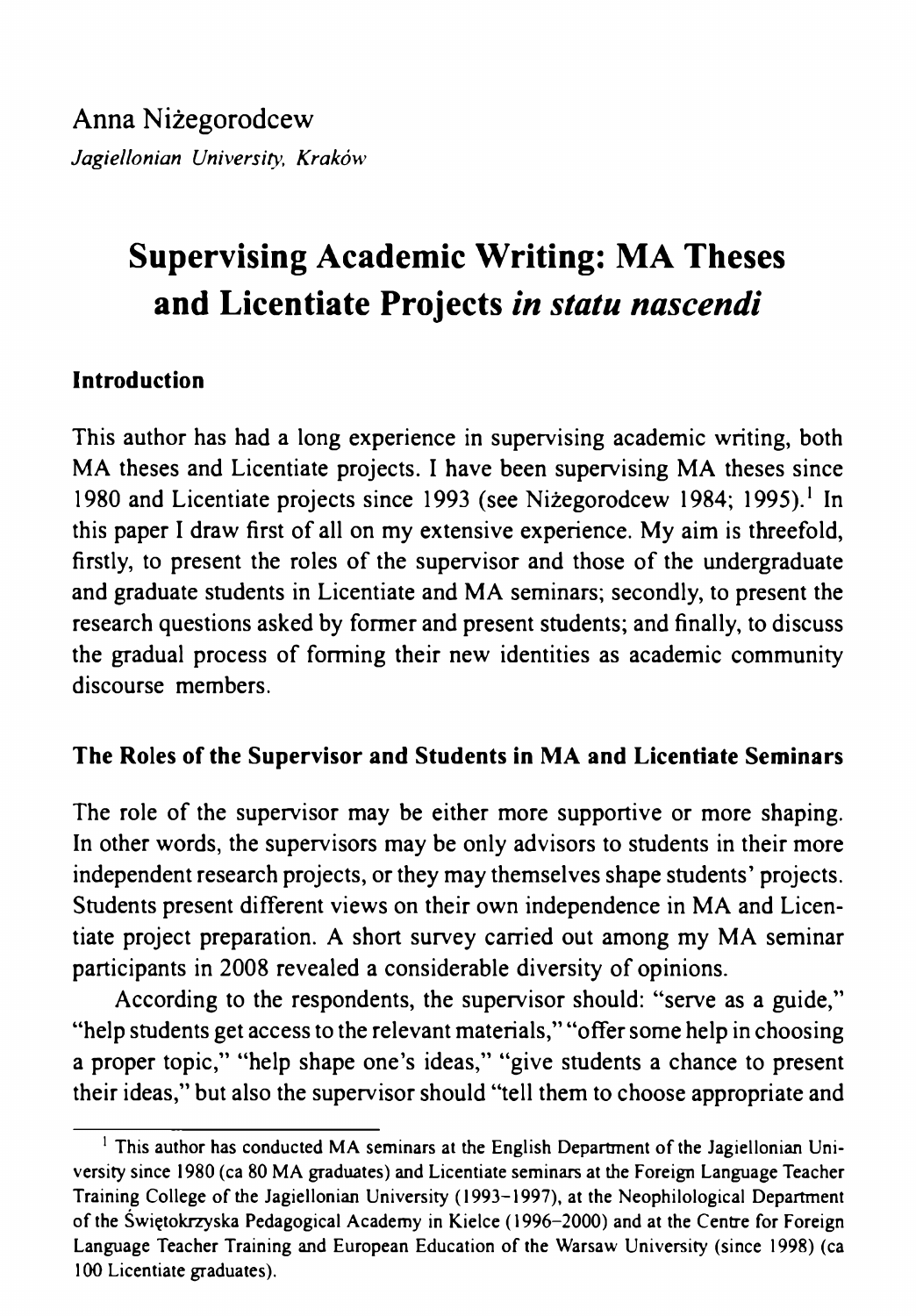most effective methods of research" and "should not give students too much freedom [...] because it leads to confusion," as well as "should not allow for too much independence."

Such a discrepancy of attitudes in one student group is difficult to manage for the supervisor. Some undergraduates are much less willing than others to receive suggestions from the supervisor as far as their areas and methods of research are concerned. In the case of more independent students with strong views about their future projects, the supervisor can find it difficult to play his/her role as a consultant of relevant literature and a guide in the interdisciplinary fields where he/she lacks expertise, such as e.g. using music, arts and computer technology in foreign language teaching. Dealing with cooperative undergraduates, who are willing to develop innovative projects, the supervisor has usually been open to their suggestions. It has been the contrary with uncooperative students, who did not follow the supervisor' suggestions. In their case the supervisor has to impose the area and method of research. In most cases, however, both parties, the supervisor and the undergraduates, negotiate the area of interest and the methodological approach. In later stages of supervision, the supervisor's role usually becomes one of a mentor, who guides the students through their research and the composing process.

The roles that MA and Licentiate students play while conducting their research and composing their projects are simultaneously those of critical readers, researchers and creative teachers. MA theses and Licentiate projects involve critical reading in the preparation of the theoretical background sections. Apart from difficulties in finding relevant literature, undergraduates frequently lack the skill of critical reading. They may assume that the authors of the published materials are *ipso facto* authorities in the discipline. The often make indiscriminate use of Internet sources.

In the case of research projects, MA and Licentiate students frequently lack self-confidence while embarking on the first research study in their lives. They may be self-conscious and afraid to ask the supervisor's advice in procedural matters, such as the research design and method of data analysis.

The question arises how to integrate research design and data analysis in undergraduate education in applied linguistics and EFL teacher training. It seems that in the case of MA and Licentiate projects, the students' completion of the research design as well as its implementation are more feasible with a case study than with large scale quantitative studies. For instance, applied linguistics students can analyse and create parts of syllabuses and teaching and testing materials as well as implement them in the second language classroom.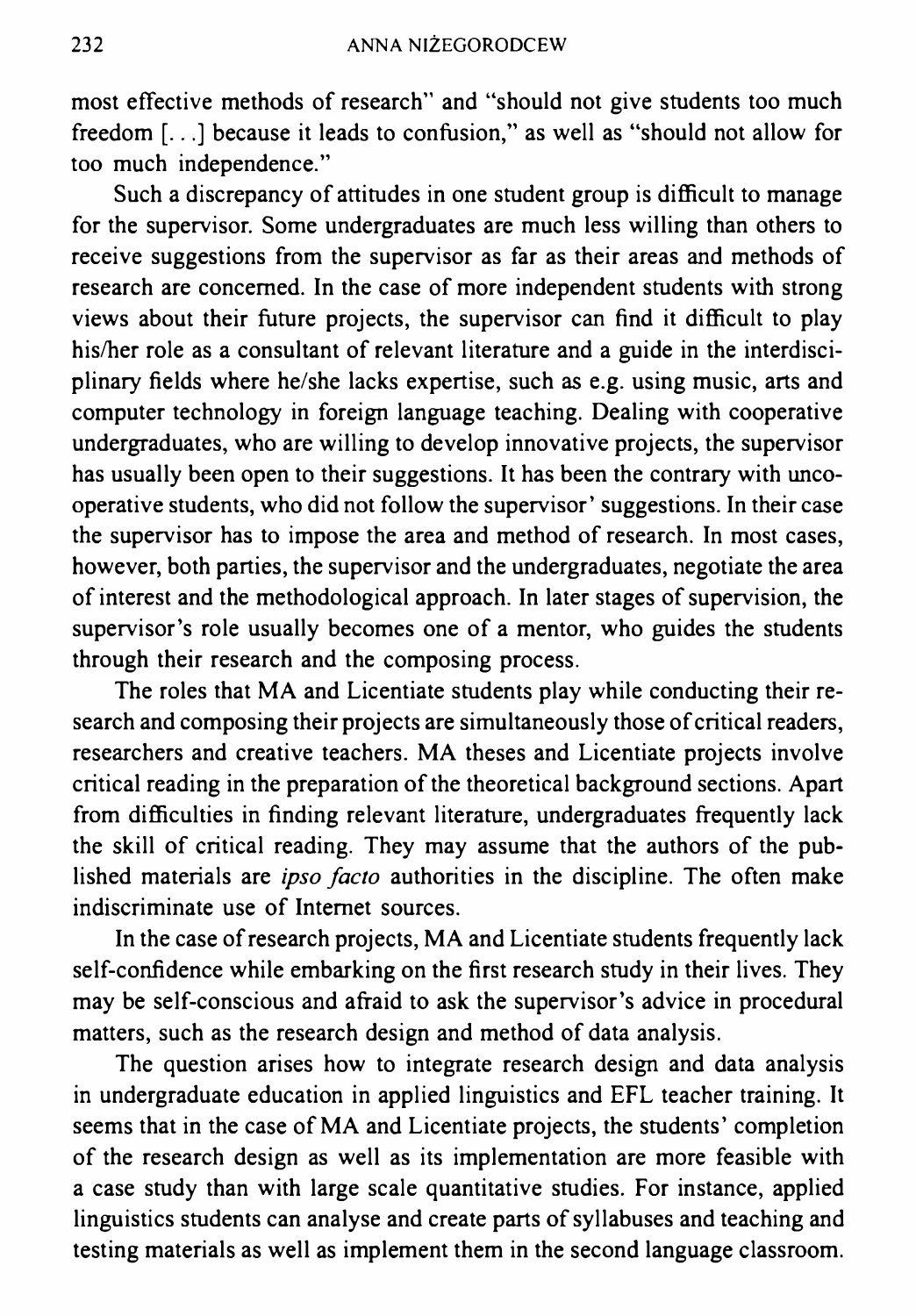The third role that MA and Licentiate students play is that of creative teachers, where they can draw on their own teaching experience. Such a role, however, is much easier to play for in-service trainees than for pre-service undergraduates. The latter may draw only on their tutorials or on school teaching practice. Thus, extramural students frequently demonstrate a higher level of awareness than daily students of what questions could be asked in their diploma project research design.

## **MA Thesis and Licentiate Project Research Questions**

In 1995 I wrote:

Both an MA student and his/her supervisor share the responsibility and contribute to the success or partial failure of the project (total failures are very rare). Much depends on the patience, understanding and creativity on the part of the supervisor, and openness, reliability and self-confidence on the part of the student. [...] Both [the supervisor and the undergraduate] should be interested first of all in asking questions and finding ways to try to answer these questions.

(Nizegorodcew 1995: 98)

Let us compare the studies that were conducted only in the first two decades of my MA supervision (see Nizegorodcew 1984; 1995) with those that have been carried out until the present time.

Former studies aimed at comparing teachers' input and learners' output. I was inspired by Krashen's and Long's models of second language acquisition and tried to apply them in MA research studies. The research methods used by students involved collecting classroom discourse samples, both teachers' language and students' language, as well as experimenting with the impact of teachers' LI and L2 use on students' L2 use.

For instance, Rudnicka (1988) wanted to discover if the teacher's version of a picture story had an impact on the learners' versions and ifthe LI version had an interfering effect on the students' output. However, the results of the study did not provide sufficient evidence for the author to claim that there was a causal relationship between the teacher's input and the learners' output.

Formas (1992) wished to discover if her secondary school students acquired more English vocabulary when having access to authentic listening materials in comparison with her other students, who were taught the same vocabulary items by means of more traditional techniques. The tests she administered after the experiment in both the experimental and the control group indicated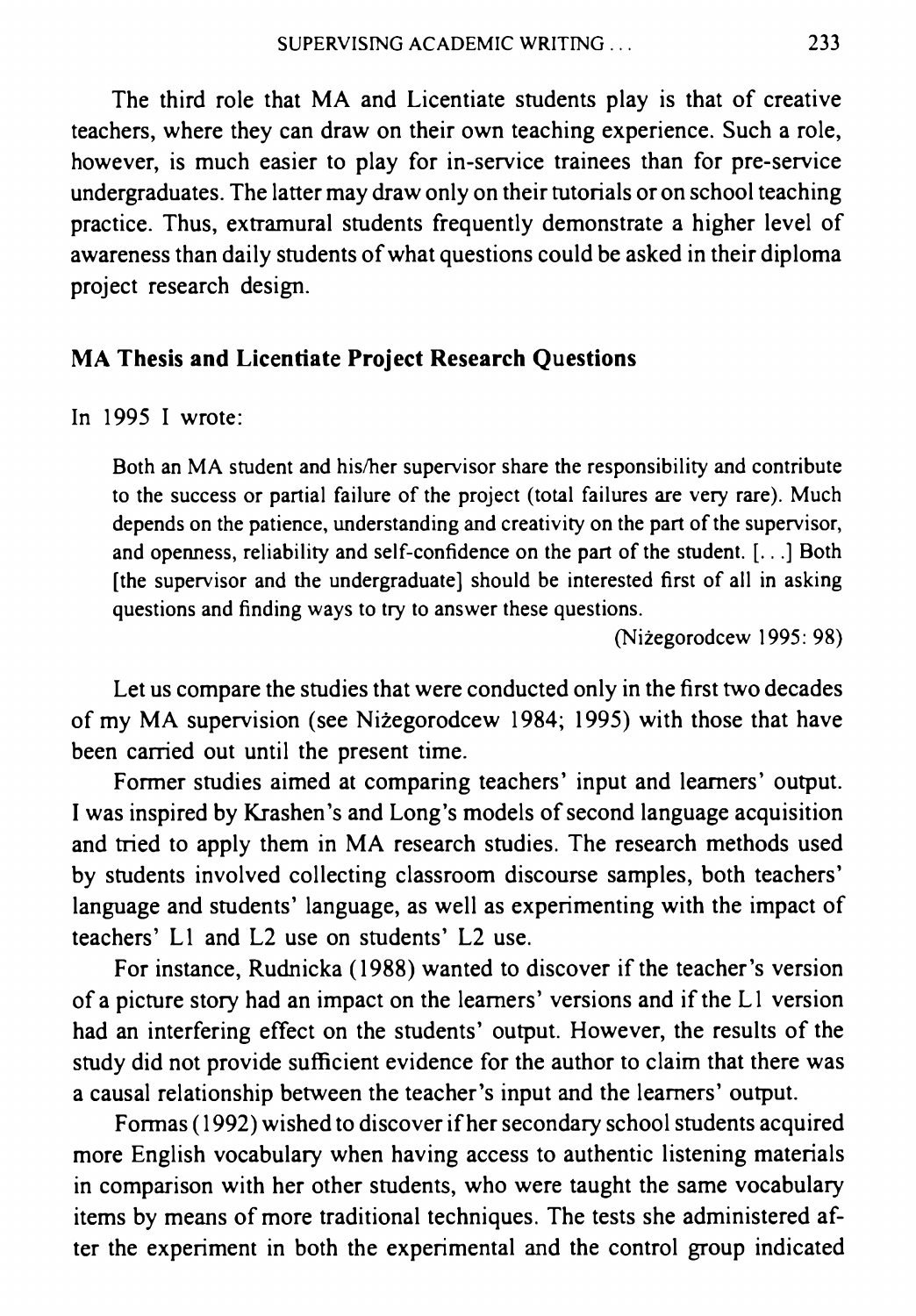better recognition and production of several vocabulary items in the experimental group. The result, however, could be due to the effect of novelty of the teaching technique and not to the comprehensible input included in the self-access materials.

In the 90's Krashen's and Long's SLA models came under strong criticism, which made me look for a different theoretical framework. In consequence, in the following years the projects that were to prove a quantitative impact of L2 input on students' output were replaced by mixed methods research based on action research, frequently carried out by in-service trainee teachers. It seems that a teacher who notices some improvement in her students' results due to her innovative teaching techniques is more justified to draw a conclusion that the improvement was caused by her teaching than a pre-service MA student conducting a limited classroom observation or an experiment. An example of such mixed methods research was Stone's study (1999) on the influence of teachers' use of LI (Polish) and L2 (English) on the students' listening comprehension in L2 (English). As the author discovered, the influence of the teacher' use of the learners' mother tongue in the L2 class could not be assessed only in terms of comprehension of lexical items but also in terms of the students' confidence and lack of anxiety.

Some of the studies that have been continued aimed at assessing teachers' and learners' L2 and L1 use in the development of communicative competence. They have been motivated by my own interest in different treatments of input for instructed L2 learners (c.f. Nizegorodcew 2007). The research methods used in those studies were focused classroom observation and analyses of teachers' and learners' language samples.

Let us compare two research studies belonging to that category, one conducted by an MA student in the 80's (Kusibab 1984) and the other at the turn of the century (Frye 2000). I have chosen those two projects in order to compare their aims, research methods and the conclusions their authors and the supervisor reached after their completion. Kusibab's study was written when I was still an inexperienced supervisor, when English as a foreign language (EFL) was taught only in some secondary classrooms and when the Communicative Approach was a methodological novelty in Poland. Sixteen years later I supervised Frye's research as a much more experienced supervisor and in a very different social and educational context. Since 1990 a dramatic quantitative increase in EFL teaching has taken place and the Communicative Approach has become an approved language teaching method.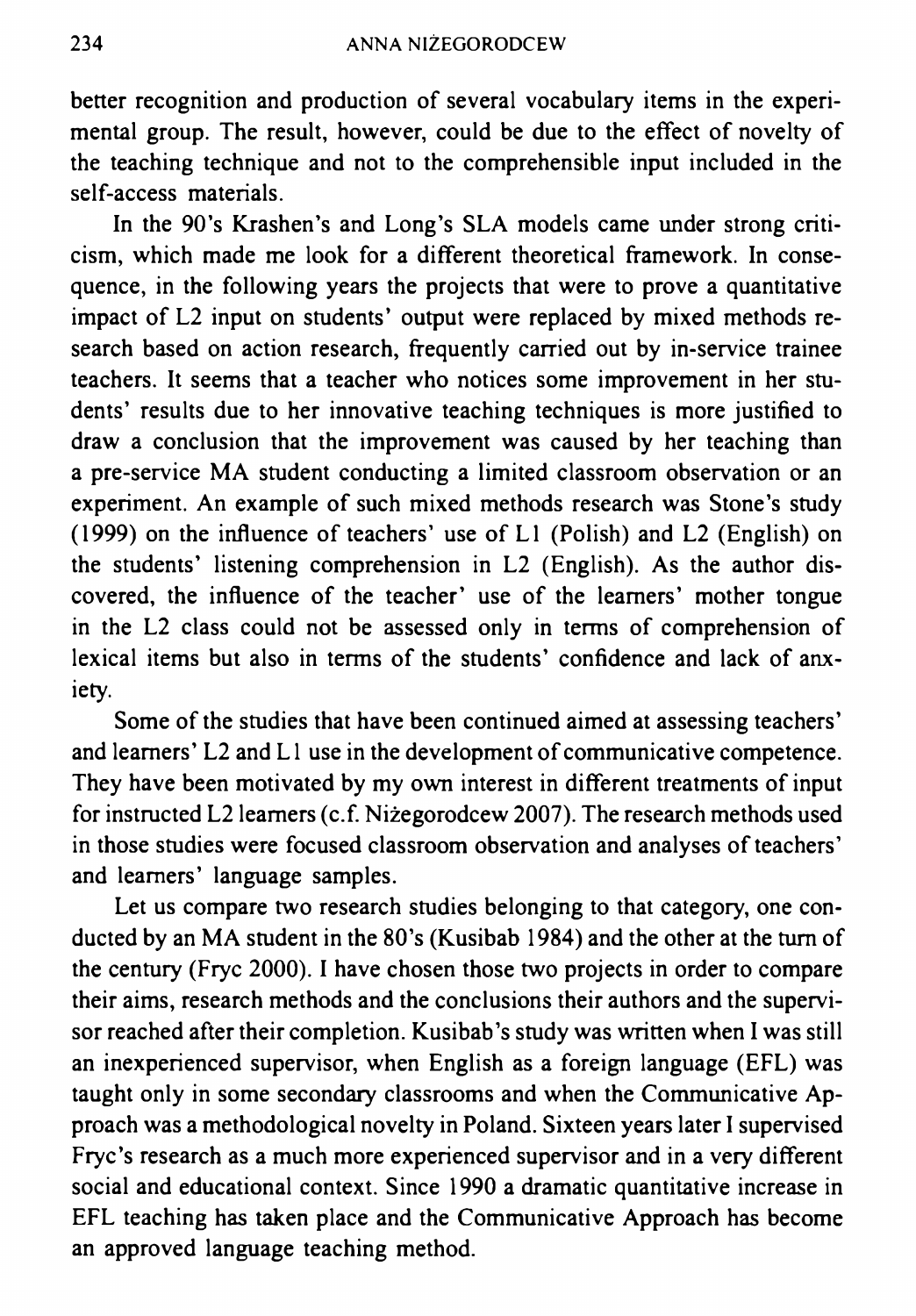The aims of Ewa Kusibab's and of Anna Frye's projects were similar. Both focused on discovering whether EFL classroom discourse was similar to real communication and, consequently, if it could provide input for L2 acquisition. From the English language teaching perspective, they explored how communicative language teaching was implemented in the Polish classrooms. Both projects were case studies, even though Kusibab observed one classroom and one teacher for a longer period of time and Frye observed single communicative activities introduced by twenty teachers in different classrooms. The difference in methods of research lies in Kusibab's study being purely qualitative and Frye's project involving mixed methods, quantitative and qualitative.

The conclusion reached by Ewa Kusibab was that some elements of real communication were present in the observed class due to the teacher's focus on communication in English and the students' high level of motivation to learn English. In their written opinions, both the supervisor and the second reader expressed their satisfaction that the student managed to carry out a genuine piece of classroom research.

Anna Frye's project was modified a few times under my guidance. The final version provided very interesting classroom discourse data, which gave evidence that so-called communicative activities in the Polish classrooms frequently focused on the completion of the communicative tasks, rather than on their communicative purpose. The teachers' attitude to learners' errors, their use of LI and L2, as well as their monitoring role varied. More experienced teachers perceived their own responsibility in correcting errors and monitoring learners' language, whereas less experienced ones were satisfied with mere fluency practice, in the sense of "filling time with words" (Fillmore 1979).

In both MA research studies under consideration, in spite of the time gap between them, the students and the supervisor cooperated to answer important questions concerning the state of affairs in English language teaching in Poland in the 80's and nearly twenty years later. The final outcomes of these exploratory studies, that is, samples of teachers' and learners' classroom discourse, which were recorded, transcribed and analysed by the MA students, may serve as data for further analyses in the future.

One more example of an exploratory study is worth mentioning in this context. While spending a year working in Great Britain, Agnieszka Smagiel conducted a quantitative study on a group of young Polish immigrants in Great Britain concerning their attitudes towards the British, their motivation to learn English and their anxiety level while staying and working in the United Kingdom. To assess possible changes in the above characteristics, she used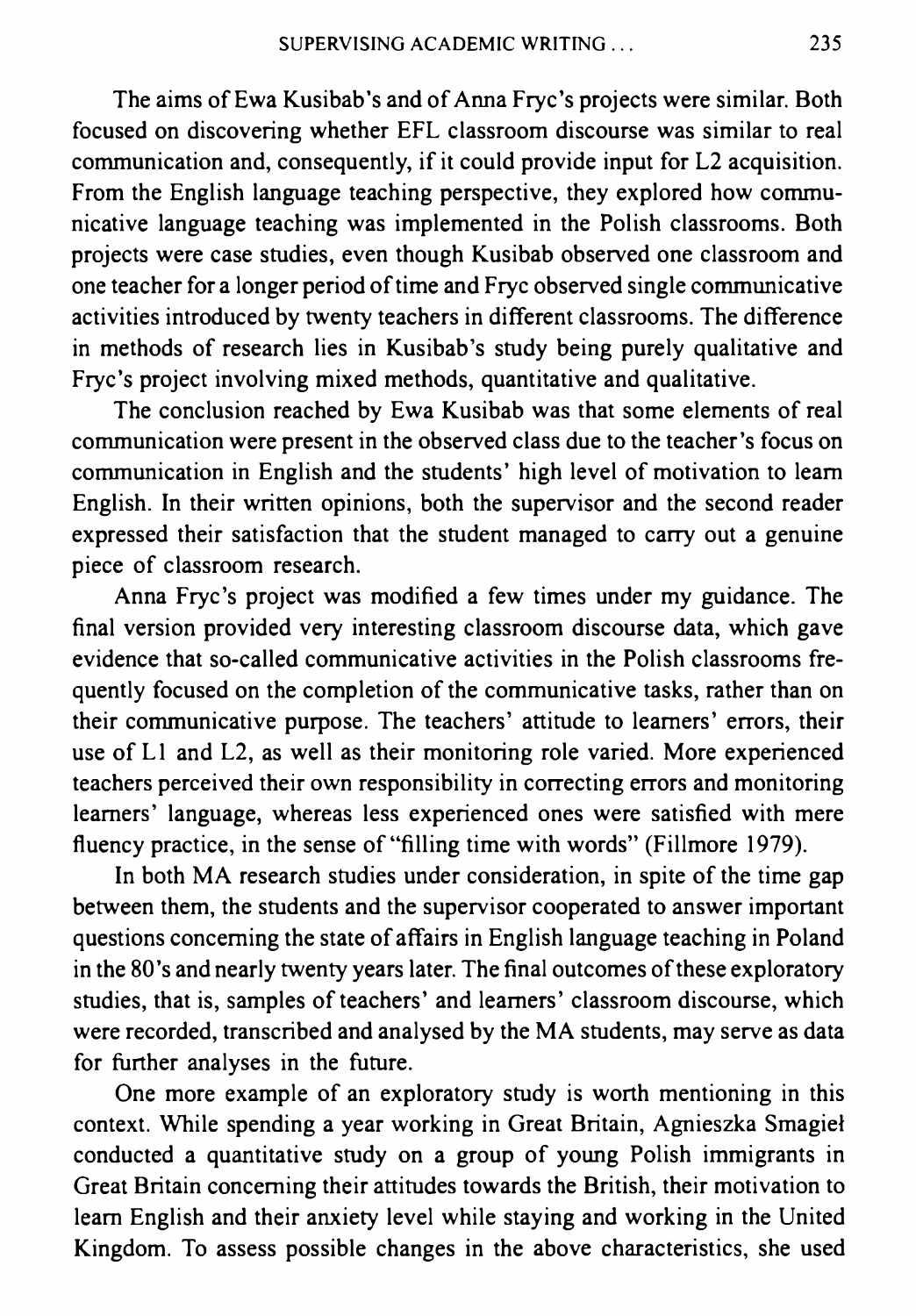an attitude survey at the beginning of the subjects' stay in Great Britain and after six months. The results indicate a significant positive change in all the characteristics that were assessed. Smagiel also combined her quantitative research with a qualitative, observational study of two individuals among her subjects (Smagiel 2008).

Apart from the new areas of interest of MA students due to current mobility of Polish people, the MA seminar in applied linguistics has recently become more multicultural owing to the mobility of new participants  $-$  native speakers joining the TESOL MA programme. So far eight native speaker students have graduated on the basis of their MA research projects.<sup>[2](#page-5-0)</sup> Three native speaker students are currently participating in the author's MA seminar in applied linguistics.

Native speaker student supervision is a new challenge for the supervisors. It is not only the question of a much more varied background of the students but also of new areas of interest and different points of view. For instance, a native speaker student is interested not only in how Polish people adapt to living in an English speaking country but also in how educational authorities in English speaking countries adapt to educating Polish children. Another native speaker student is interested in the perception of non-native varieties of English in the United States. Still another native speaker student who has been studying Polish would like to focus on his experiences as a learner of Polish as a second language.

Interesting new MA research projects have been put forward by practitioners (both native and non-native), who wish to apply new methods of teaching English, new technologies (first of all Computer Assisted Language Learning, or CALL) and new classroom techniques in teaching English in different settings. Less desirable are those proposals whose authors have not had any teaching experience yet but they wish to discover the "most efficient" teaching techniques to teach "different types" of learners. Such proposals reveal the naive opinion some beginner MA students hold that learners can be neatly divided into "types" and particular EFL teaching techniques can be easily adapted to match learner types. The supervisor's role is to modify such simplified views.

Another type of recent projects are those that could be called "practical ones." They draw on educational innovations, new examinations and tests, as well as modem information technology. They belong to exploratory projects,

<span id="page-5-0"></span> $2$  The projects were supervised by myself, dr Ewa Witalisz and dr Justyna Leśniewska.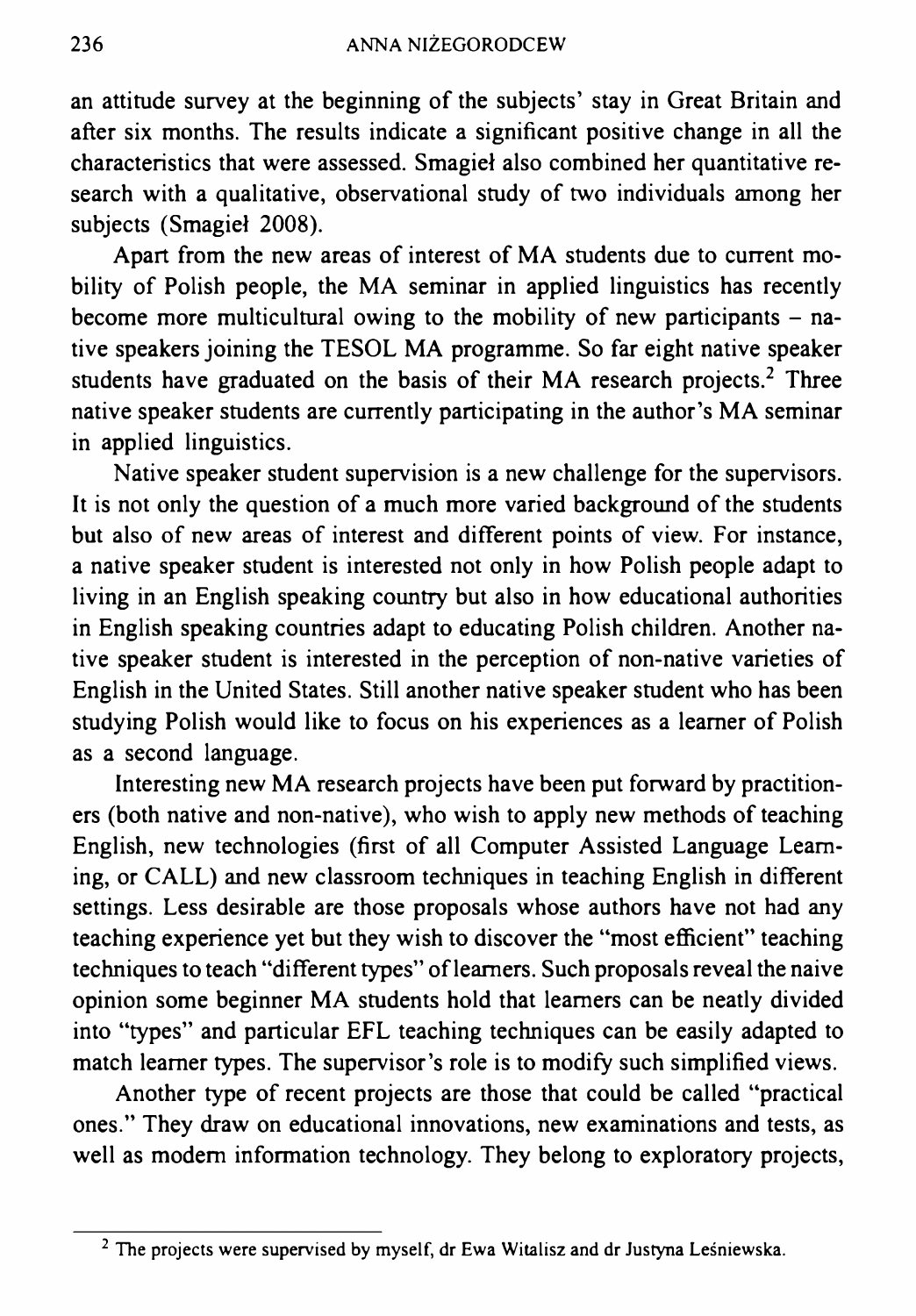in the sense that they rather describe new educational solutions and procedures than evaluate their usefulness in the classroom.

Finally, another type of research projects aims at the development of EFL teaching materials and syllabuses for special courses. Their research methods usually involve students' needs analysis and a pilot action research. Such projects should be the easiest ones for students with some teaching experience. However, they are seldom chosen by pre-service teachers, who are confused by the multiplicity of teaching materials and syllabuses.

The question arises to what extent the supervisor's areas of research and interests should influence MA students' research projects. It seems that MA and Licentiate projects that follow the supervisor's research interests are usually supported by more expertise on the supervisor's part and they may contribute to larger, longitudinal projects (see Nizegorodcew 2007). On the other hand, some students had very strong views about their own preferred areas of research interests and the supervisor was not able to persuade them to focus on anything else. According to one undergraduate, the supervisor "should not suggest his/her own ideas or show preferences based on his/her own interests." In such cases I tried to negotiate the student's area of interest and his/her topic to reach a compromise between the undergraduate's proposed subject and my own current interests. Generally speaking, MA research projects since the 90's have been more supported than shaped by the supervisor, who gradually realized that her own research interests do not necessarily coincide with the MA students' proposals.

### **Authors of MA Theses and Licentiate Projects: Forming New Identities**

After having presented the roles of the supervisor and the students and some of the research questions asked by my former and present graduates, let us discuss the process of being bom (in *statu nascendi)* as a graduate. According to Green, postgraduate supervision is a place for intense negotiation of a written product of substantial length, as well as an intense negotiation of identity (Green in Petersen 2007). All three words, *intense, negotiation* and *identity* are also worth noticing in our context.

The process of supervision should be *intense*. In other words, the supervisor and the undergraduate should meet a number of times and they should be mutually involved in, firstly, conceptualization of the research question/s, secondly, in designing the whole study, and, thirdly, in conducting the research, analysing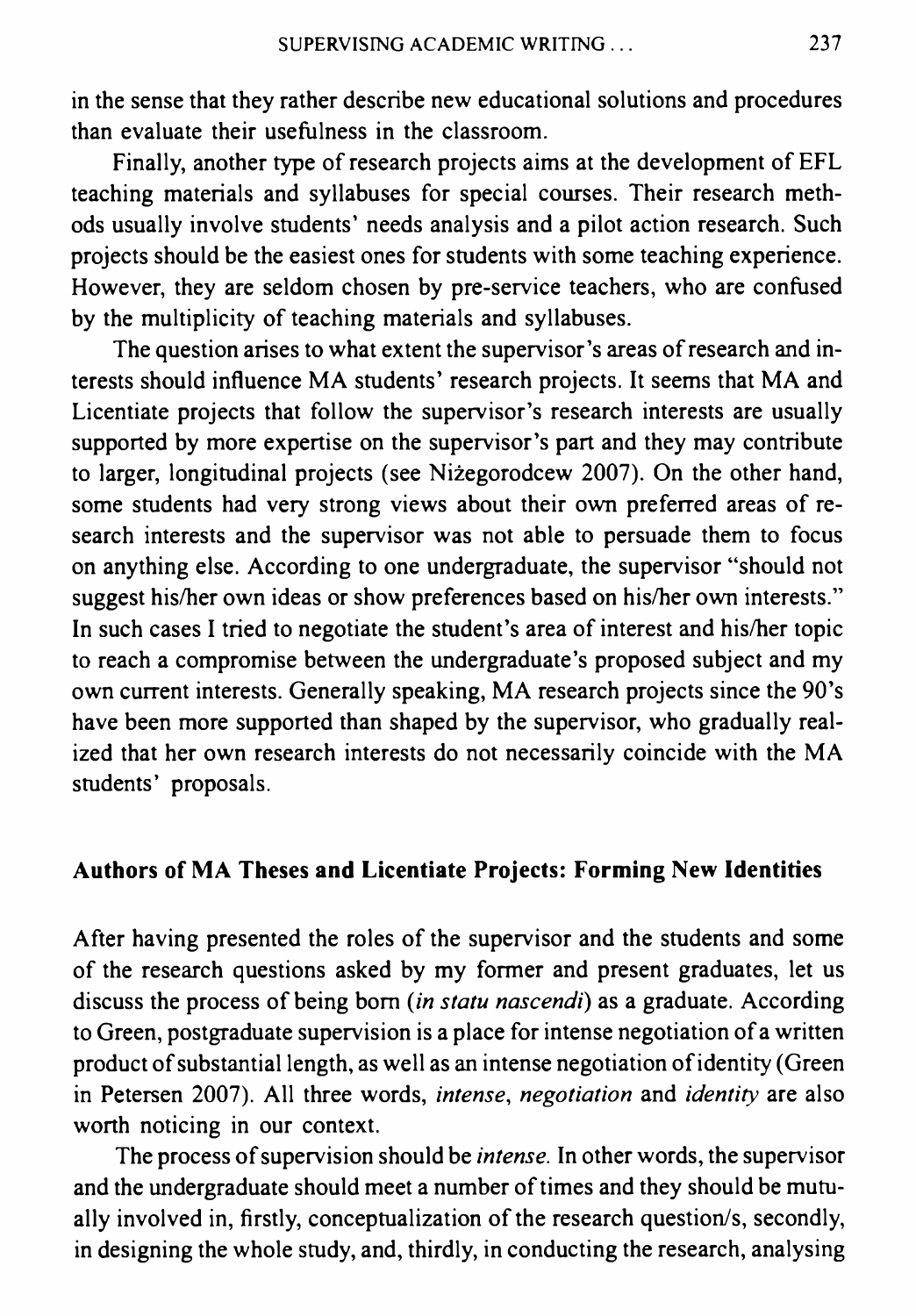the results and drawing conclusions. Finally, they should also negotiate the written form of the study, that is, an academic thesis or project.

Conceptualization of the research questions and designing of the study has been a common responsibility of the supervisor and the undergraduate, the supervisor usually playing the leading role. On the other hand, conducting the research, analysing its results and the composing process has always been the responsibility of the student, the supervisor playing only the monitoring role.

It should be stressed that there are no clear academic procedures referring to the *negotiation* process between the supervisor and the MA and Licentiate students. The traditional relationship of a master and an apprentice relied on the dependence and subordination of the apprentice. Such a model was also traditionally accepted in the process of being formed as a new scholar. Nowadays students feel much more independent and supervisors tend not to impose their ideas on the undergraduates. It seems that in the field of L2 teacher training and applied linguistics, the model of nondirective supervision has become more popular than the directive one (see Gebhard 1984). It works with some of the more independent students; however, it may be less successful with less independent ones. As has been illustrated above, undergraduates have different approaches to the supervisor's leading role.

Whatever the model of supervision, if MA and Licentiate students are to successfully graduate, they have to become aware of their new status or *identity* as members of an academic discourse community. In the case of applied linguistics, the academic discourse community focuses on academic disciplines which encompass non-native language learning, use and teaching. Although its source disciplines involve such fields as linguistics, psychology, education and communication studies, applied linguistics, including L2 learning, use and teaching, has already attained an autonomous status as a distinct academic field. Successful graduates in the field should *identify* as members of the distinct discourse community. In other words, since some basic assumptions and principles, as well as conventions of academic discourse are necessary in academic interactions, they should have a degree of common knowledge and common discourse conventions of their own field.

Successful supervision should then lead to the identification of MA and Licentiate graduates as entering into the applied linguistics discourse community, with a sense of membership derived from having completed a MA thesis or Licentiate project in the field. Thus, MA theses and Licentiate projects remain indispensable final elements in achieving first and second degree in academic maturity.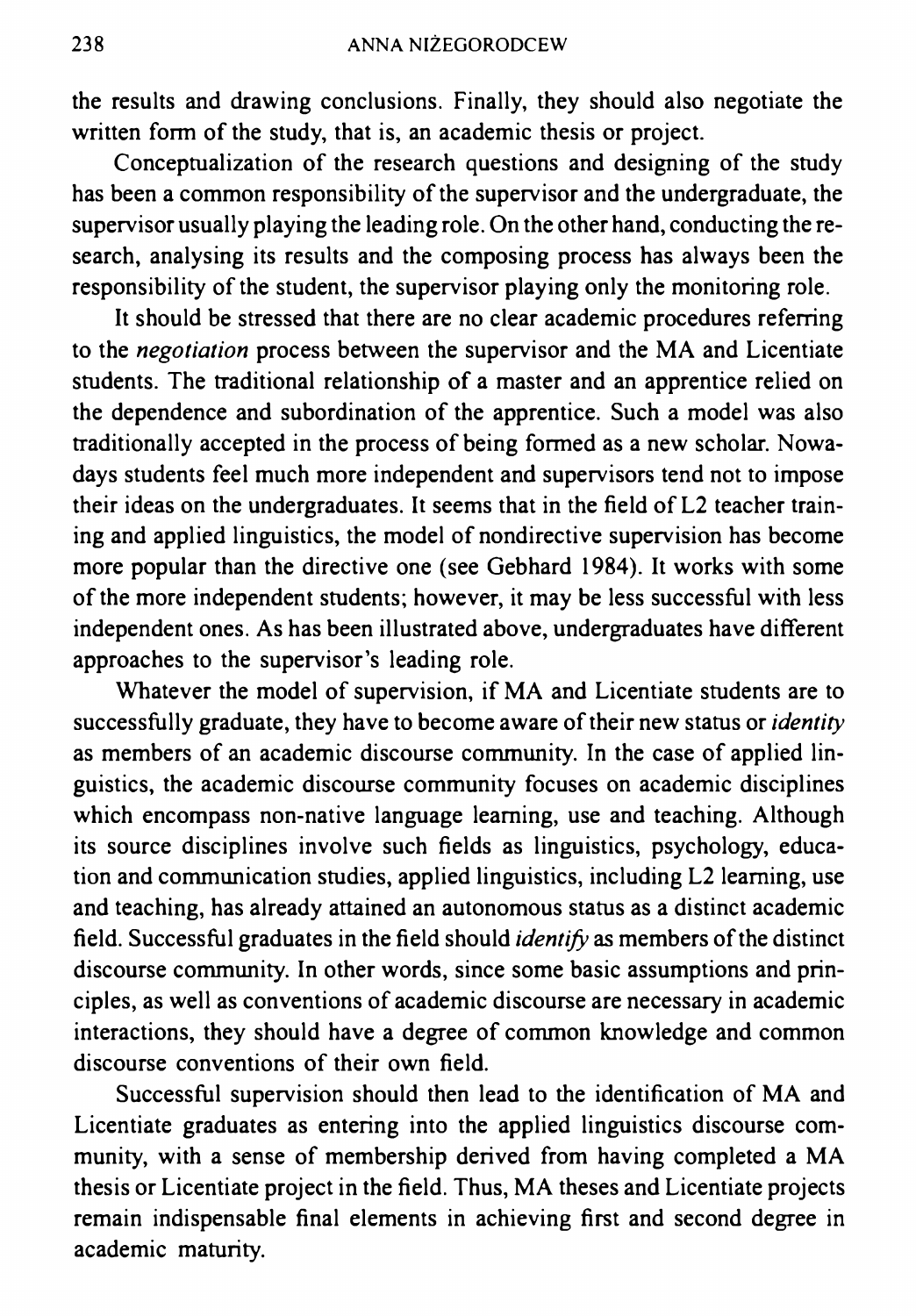#### **Conclusion**

Supervising academic writing is a long and difficult process. It takes two years in the case of MA theses and one year with Licentiate projects. Both the supervisor and the students have to determine their most appropriate roles in the process in order to identify research questions, design the study and carry it out. They should also cooperate to negotiate the content and the form of MA theses and Licentiate projects that are to be written. Supervision takes time which is necessary for the undergraduates to form their new identities as members of the academic discourse community. Before they attain it, they are *in statu nascendi,* being bom, and the supervisor assists them in the process.

#### **REFERENCES**

- Fillmore, C. 1979. On fluency. In C. Fillmore, D. Kempler and W.Wang (eds.), *Individual Differences in Language Ability and Behavior.* New York: Academic Press.
- Formas, B. 1992. *The role ofcomprehensible input in the acquisition ofFL vocabulary.* Unpublished MA thesis. Kraków: Jagiellonian University.
- Frye, A. 2000. *Using communicative activities in Polish secondary schools.* Unpublished MA thesis. Kraków: Jagiellonian University.
- Gebhard, J. 1984. Models of supervision: Choices. *TESOL Quarterly* 18, 501-514.
- Kusibab, E. 1984. *Contribution ofclassroom interaction to the development ofcommunicative competence.* Unpublished MA thesis. Kraków: Jagiellonian University.
- Niżegorodcew, A. 1984. Supervising MA theses in methods ofteaching English in the Institute of English Philology ofthe Jagiellonian University. *Zeszyty Naukowe UJ* 51: 235-240.
- Niżegorodcew, A. 1995. Between research and pedagogy: SLA at the MA level. In A. Niżegorodcew and A. Kosiarz-Stolarska (eds.), *Second and Foreign Language Acquisition.* Kraków: Universitas.
- Niżegorodcew, A. 2007. *InputforInstructed L2 Learners: the Relevance ofRelevance.* Clevedon: Multilingual Matters.
- Petersen, E. 2007. Negotiating academicity: postgraduate research supervision as category boundary work. *Studies in Higher Education* 34, 475-487.
- Rudnicka, B. 1988. *Telling a story as a teaching technique.* Unpublished MA thesis. Kraków: Jagiellonian University.